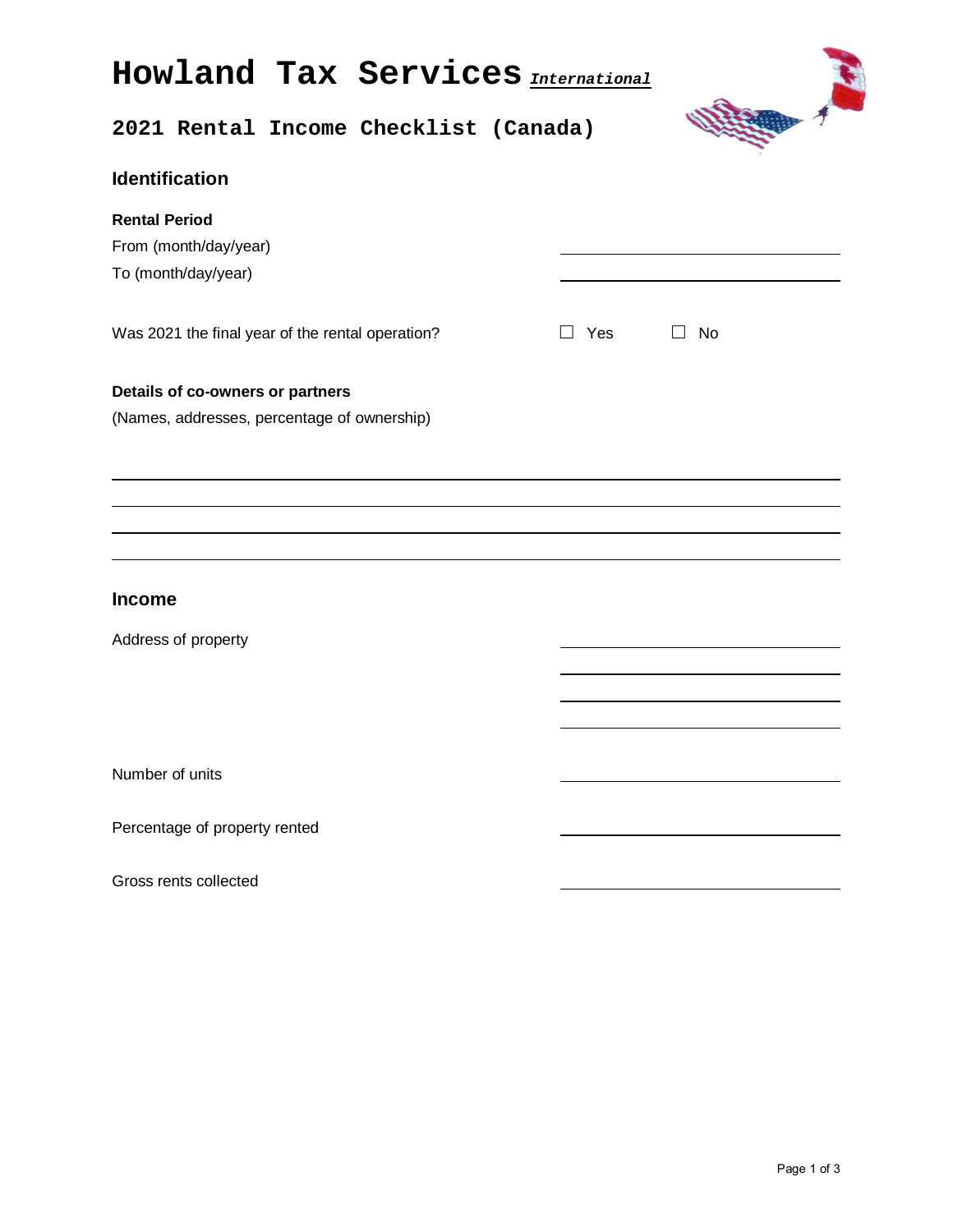## **Expenses**

It is important to have receipts or statements to document all expenses. Credit card or bank statements are generally not considered to be adequate documentation.

| Advertising                           |  |
|---------------------------------------|--|
| Insurance                             |  |
| Interest                              |  |
| Maintenance and repairs (non-capital) |  |
| Management and administration fees    |  |
| Motor vehicle expenses (restricted)   |  |
| Office expenses                       |  |
| Legal, accounting, professional fees  |  |
| Property taxes                        |  |
| Salaries, wages, and benefits         |  |
| Travel (restricted)                   |  |
| <b>Utilities</b>                      |  |
| Other expenses (provide breakdown)    |  |
|                                       |  |
|                                       |  |
|                                       |  |

# **Capital Additions and Disposals**

Please provide a breakdown of equipment additions or disposals made in 2021:

| <b>Additions</b> | <b>Disposals</b> |
|------------------|------------------|
|                  |                  |
|                  |                  |
|                  |                  |
|                  |                  |
|                  |                  |
|                  |                  |
|                  |                  |
|                  |                  |
|                  |                  |
|                  |                  |
|                  |                  |
|                  |                  |